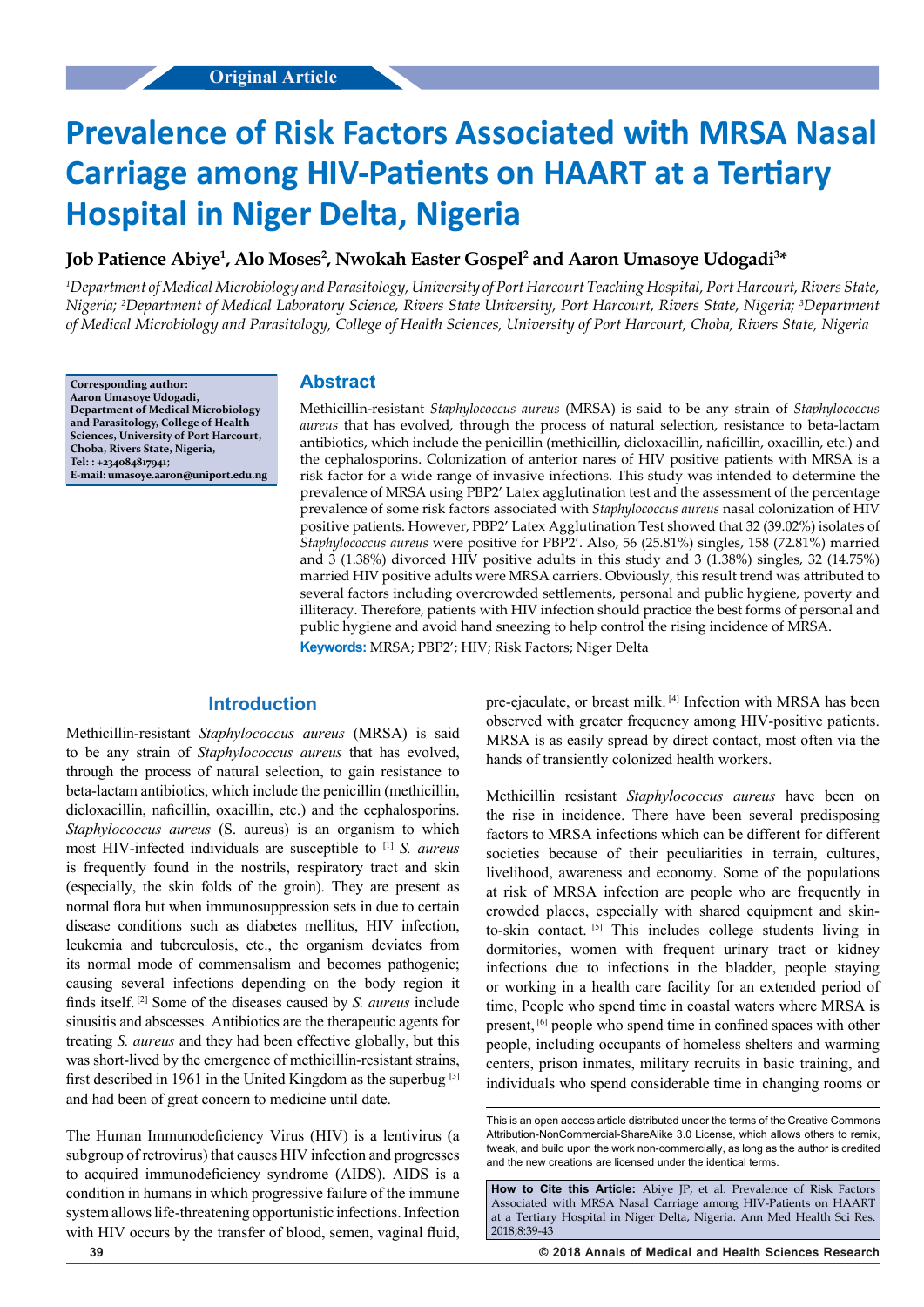gyms. [7] Also, people with weak immune systems like HIV/ AIDS, lupus, or cancer sufferers; transplant recipients, severe asthmatics, diabetics, intravenous drug users, users of quinolone antibiotics and the elderly, are predisposed to MRSA infection. Therefore, it is important to understand the prevalence pattern of MRSA along different risk baselines, for the formulation of public health care polices, and also for the provision of useful information on the global surveillance of this pathogen. All these justify the need for this study.

This study was aimed at determining the prevalence of risk factors associated with MRSA nasal colonization of HIV positive patients in a Tertiary Hospital in Rivers State.

#### **Subjects and Methods**

#### **Study area**

Consenting HIV positive subjects attending HIV clinic at the University of Port Harcourt Teaching Hospital located at Alakahia in Obio/Akpor Local Government Area of Rivers State were enrolled for a cross sectional study were used as subjects for this study. This study was conducted for duration of six months. The hospital is a tertiary hospital with the capacity of 500 beds and a referral health facility for the south-south of Nigeria.

#### **Inclusion criteria**

People living with HIV within the age bracket 11 years and above, who had been on antiretroviral drugs for six months and above, were included into this study, both male and female.

#### **Exclusion criteria**

Children (under 11 years) and adult HIV positive subjects who were not on antiretroviral drugs, patients who were on antibiotic treatment for any bacterial infection during the time of data collection were excluded in this study.

#### **Sample collection**

Nasal Swab samples were collected from the anterior nares of consenting HIV positive patients who were attending the University of Port Harcourt Teaching Hospital, HIV Clinic. Samples were collected from Adults. Any consenting participant who visited the clinic from January 2016 through June 2016 was enrolled in the study. A total of 217 study participants were recruited. From each participant, specimen for *Staphylococcus aureus* culture was collected from the anterior nares, using sterile distilled water aseptically moistened sterile swab. Moistened sterile swab sticks were inserted into the nostrils 1-2 cm inside, swabbing it in clockwise direction for 3-4 times. The swabs were immediately transported to the Medical Microbiology and Parasitology Laboratory of the University of Port Harcourt Teaching Hospital for analysis.

#### **Questionnaire**

A short structured questionnaire was administered to each participant to obtain demographic and other data, as well as pertinent data from patient's records.

#### **Consent**

An informed, written consent was obtained from each participant after explanation of the purpose of the study and were ensured strict confidentiality. They were given the option of not to participate in the study if they wanted.

#### **Ethical clearance**

Ethical approval was also obtained from the ethics committee of the University of Port Harcourt Teaching Hospital where this study was carried out.

#### **Results**

In this study, as described in Table 1, PBP2' Latex Agglutination Test was carried out on 82 *Staphylococcus aureus* confirmed isolates. This test was used as a confirmatory test for MRSA. Thirty-two isolates (39.02%) of *Staphylococcus aureus* were positive for PBP2' and 50 (60.98%) isolates of *Staphylococcus aureus* were negative for PBP2'. Table 2 contains a detailed summary of the demographic parameters of HIV positive subjects in this study. Here-in, there were 56 (25.81%) singles, 158 (72.81%) married and 3 (1.38%) divorced HIV positive adults in this study and 3 (1.38%) singles, 32 (14.75%) married HIV positive adults were MRSA carriers. Out of the 11 HIV positive adults enrolled in this study who have been previously hospitalized within 6 months before the study, 3 (1.38%) were MRSA carriers. From the 206 non-hospitalized HIV patients, 32 (14.75%) were MRSA carriers. Also, out of the 193 HIV patients that usually cover their nose while sneezing, 32 of them were MRSA carriers while from the 28 HIV patients that do not cover their nose, 3 were MRSA carriers. Similarly, out of 8 HIV patients that always pick their nose, 3 (1.38%) were MRSA carriers and from the 209 that don't pick their noses, 32 (14.75%) were MRSA carriers. Additionally, 39 skilled HIV patients, 129 unskilled and 49 professionals were enrolled. Seven (3.23%) skilled, 19 (8.76%) unskilled and 9 (4.15%) professionals are MRSA carriers. The result showed no statistical significance of these variables with the isolation of MRSA in HIV positive subjects in this study. Then, out of the 11 HIV positive adults enrolled in this study who had been previously hospitalized within 6 months before the study, 3 (1.38%) were MRSA carriers. From the 206 non-hospitalized HIV patients, 32 (14.75%) were MRSA carriers. From the 193 HIV patients that usually cover their nose while sneezing, 32 of them were MRSA carriers while from the 28 HIV patients that do not cover their nose, 3 were MRSA carriers. Out of the 35 HIV positive adults with primary level of education, 6 (2.76%) were MRSA carriers. One Hundred and Twelve (112) were enrolled at secondary level out of which 13 (5.99%) were MRSA carriers. For tertiary level, 65 were enrolled and 15 (6.91) were MRSA carriers. From the 5 with non-formal education, only one (1) was MRSA carrier. Based on living condition, 19 (Rural), 48 (Urban) and 150 (Sub-urban) HIV patients were enrolled in this study and 3 (1.38%) Rural, 9 (4.15%) Urban and 23 (10.60%) sub-urban HIV positive were MRSA carriers. There is no statistical significance in the isolation of MRSA based on living conditions (P=0.355). Nevertheless, out of the 14 HIV patients that keep long nails, 2 (0.92%) were MRSA carriers while out of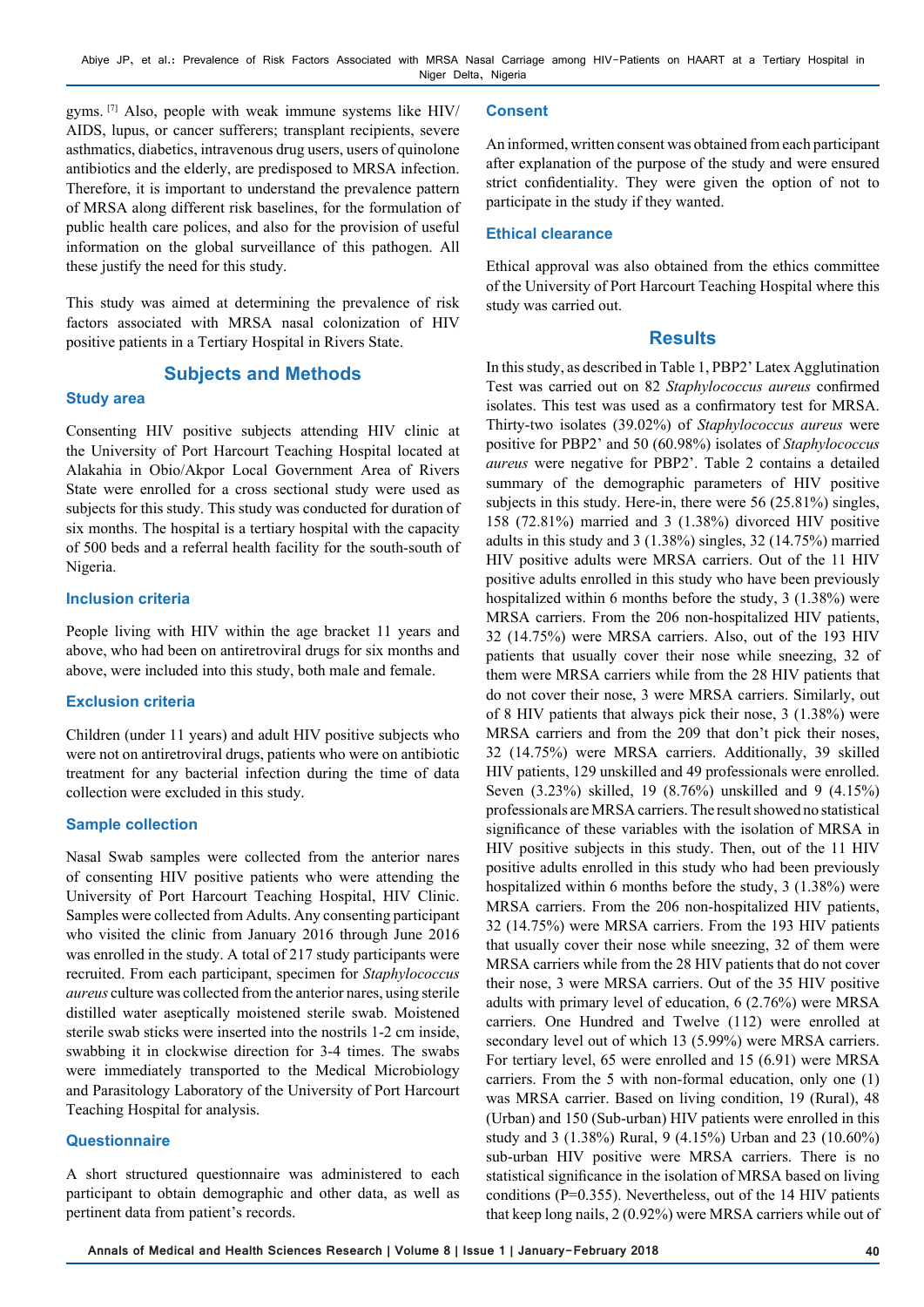the 203 patients that don't keep nails, 33 (15.21%) were MRSA carriers. Similarly, out of 8 HIV patients that always pick their nose, 3 (1.38%) were MRSA carriers and from the 209 that don't pick their noses, 32 (14.75%) were MRSA carriers. Additionally, 39 skilled HIV patients, 129 unskilled and 49 professionals were enrolled. Seven (3.23%) skilled, 19 (8.76%) unskilled and 9 (4.15%) professionals are MRSA carriers. The result showed no statistical significance of these variables with the isolation of MRSA in HIV positive subjects in this study.

| Table 1: PBP2' latex agglutination test result. |               |  |  |  |
|-------------------------------------------------|---------------|--|--|--|
| <b>Latex Agglutination Test Result</b>          | Frequency (%) |  |  |  |
| PBP2' Positive (MRSA) Isolates                  | 32 (39.02)    |  |  |  |
| PBP2' Negative (MSSA) Isolates                  | 50 (60.98)    |  |  |  |
| Total                                           | 82 (100)      |  |  |  |

| Table 2: Distribution of demographic parameters of the study.        |  |  |  |  |  |  |  |
|----------------------------------------------------------------------|--|--|--|--|--|--|--|
| <b>MRSA Positive Patients</b><br><b>Variables</b><br>Patients, n (%) |  |  |  |  |  |  |  |
| Sex                                                                  |  |  |  |  |  |  |  |
| Female<br>24 (11.06)<br>152 (70.05)                                  |  |  |  |  |  |  |  |
| 11 (5.06)<br>65 (29.95)<br>Male                                      |  |  |  |  |  |  |  |
| <b>Marital Status</b>                                                |  |  |  |  |  |  |  |
| Single<br>56 (25.81)<br>3 (1.38)                                     |  |  |  |  |  |  |  |
| 32 (14.75)<br>158 (72.81)<br>Married                                 |  |  |  |  |  |  |  |
| 3(1.38)<br>Divorced<br>0                                             |  |  |  |  |  |  |  |
| Hospitalization                                                      |  |  |  |  |  |  |  |
| Yes<br>3(1.38)<br>11 (5.07)                                          |  |  |  |  |  |  |  |
| 32 (14.75)<br>206 (94.93)<br>No                                      |  |  |  |  |  |  |  |
| Use Of Invasive Device                                               |  |  |  |  |  |  |  |
| Yes<br>0<br>2 (0.92)                                                 |  |  |  |  |  |  |  |
| 32 (14.75)<br>215 (99.08)<br>No                                      |  |  |  |  |  |  |  |
| Level Of Education                                                   |  |  |  |  |  |  |  |
| 6(2.76)<br>35 (16.13)<br>Primary                                     |  |  |  |  |  |  |  |
| 13 (5.99)<br>112 (51.62)<br>Secondary                                |  |  |  |  |  |  |  |
| 15 (6.91)<br>Tertiary<br>65 (29.95)                                  |  |  |  |  |  |  |  |
| No formal education<br>1(0.46)<br>5(2.30)                            |  |  |  |  |  |  |  |
| <b>Underlying Diseases</b>                                           |  |  |  |  |  |  |  |
| Yes<br>5(2.30)<br>8(3.69)                                            |  |  |  |  |  |  |  |
| No<br>30 (13.82)<br>209 (96.31)                                      |  |  |  |  |  |  |  |
| Living Condition                                                     |  |  |  |  |  |  |  |
| Rural<br>3(1.38)<br>19 (8.76)                                        |  |  |  |  |  |  |  |
| 48 (22.12)<br>9(4.15)<br>Urban                                       |  |  |  |  |  |  |  |
| 23 (10.60)<br>150 (69.12)<br>Sub-Urban                               |  |  |  |  |  |  |  |
| Hand Covering While Sneezing                                         |  |  |  |  |  |  |  |
| Yes<br>32 (14.75)<br>193 (88.94)                                     |  |  |  |  |  |  |  |
| 24 (11.06)<br>No<br>3(1.38)                                          |  |  |  |  |  |  |  |
| Keeping Long Nails                                                   |  |  |  |  |  |  |  |
| Yes<br>2 (0.92)<br>14 (6.45)                                         |  |  |  |  |  |  |  |
| No<br>33 (15.21)<br>203 (93.55)                                      |  |  |  |  |  |  |  |
| Picking Of Nose                                                      |  |  |  |  |  |  |  |
| Always<br>3(1.38)<br>8 (3.69)                                        |  |  |  |  |  |  |  |
| Occasionally<br>32 (14.75)<br>209 (96.31)                            |  |  |  |  |  |  |  |
| Occupation                                                           |  |  |  |  |  |  |  |
| Skilled<br>7 (3.23)<br>39 (17.97)                                    |  |  |  |  |  |  |  |
| 19 (8.76)<br>129 (59.45)<br>Unskilled                                |  |  |  |  |  |  |  |
| Professional<br>9(4.15%)<br>49 (22.58)                               |  |  |  |  |  |  |  |

# **Discussion**

PBP2' (penicillin binding protein 2a - PBP2a) is the expressed *Staphylococcus aureus* antigens, the active site of PBP2a, used for the analysis of the crystal structure of drug targets in most

betalactam inhibitors, which is responsible for the expression of resistance in MRSA is a good detection technique for MRSA. Consequently, according to Lemma et al., [8] methicillin resistant species must contain the mec A gene which produces a protein known as the penicillin binding protein 2a (PBP2a), that has low affinity for the binding of most beta-lactam antibiotics to its target site.

However, this result was not in agreement with the results of many other studies that had shown more than 80% of these MRSA infections originating from *Staphylococcus aureus*  nasal colonization. It has also been shown that MRSA can be transmitted from nasal nares to other parts of the body and to other individuals directly or indirectly. [2,8,9]

Similarly, a glance at the demographic indices evaluated in this study as detailed in Table 2, revealed that, the sex distribution of MRSA among the study subjects, had more percentage of females acquiring MRSA in their nasal cavity than males in the ratio of 11.06:5.06 percent. This study's prevalence was not comparable with that obtained by Odu and Konko. [10] Although the both studies agreed with the fact that, female sex had more MRSA colonization than males. Nevertheless, there was observed a significant difference in the carriage rate of MRSA between the two genders as was also observed from the report of Grundmann et al. [11]

Statistically, there was observed a significant odd ratio between the married and unmarried folks as regarding acquiring MRSA infection [Table 3]. However, there was observed no statistical significance in the trend of MRSA detection in the nasal nares of HIV patients based on sex, living condition, use of invasive device, hospital status, education status, occupation, nose picking, hand sneezing and nail cutting [Table 3]. Therefore, long nails are not a factor which could be responsible for the transmission of MRSA among people living with HIV/AIDS.

| colonization among HIV patients. |              |         | Table 3: Statistical evaluation of the risk factors | to MRSA            |
|----------------------------------|--------------|---------|-----------------------------------------------------|--------------------|
| <b>Risk Factors</b>              | Odd<br>ratio | P-value | 95% Confidence<br>Interval                          | <b>Comment</b>     |
| Gender                           | 1.12         | 0.8402  | 0.5131 to 2.446                                     | Not<br>Significant |
| Marriage                         | 4.741        | 0.0063  | 1.393 to 16.137                                     | Significant        |
| Hospital Status                  | 5.438        | 0.0581  | 1.050 to 28.158                                     | Not<br>Significant |
| Use of Invasive<br>Device        | 1.129        | 1       | 0.053 to 24.082                                     | Not<br>Significant |
| <b>Education</b>                 | 0 7 7 3      | 0.5924  | 0.0837 to 7.132                                     | Not<br>Significant |
| Disease<br>Condition             | 9 9 4 4      | 0.0033  | 2.257 to 43.818                                     | Significant        |
| Living Condition                 | 1.053        | 1       | 0.2899 to 3.829                                     | Not<br>Significant |
| Hand Sneezing                    | 1.383        | 0.7738  | 0.3891 to 4.914                                     | Not<br>Significant |
| <b>Nail Status</b>               | 0.859        | 1       | 0.1835 to 4.017                                     | Not<br>Significant |
| Nose Picking                     | 2.213        | 0.3038  | 0.4112 to 11.91                                     | Not<br>Significant |
| Occupation                       | 1.266        | 0.6191  | 0.4888 to 3.281                                     | Not<br>Significant |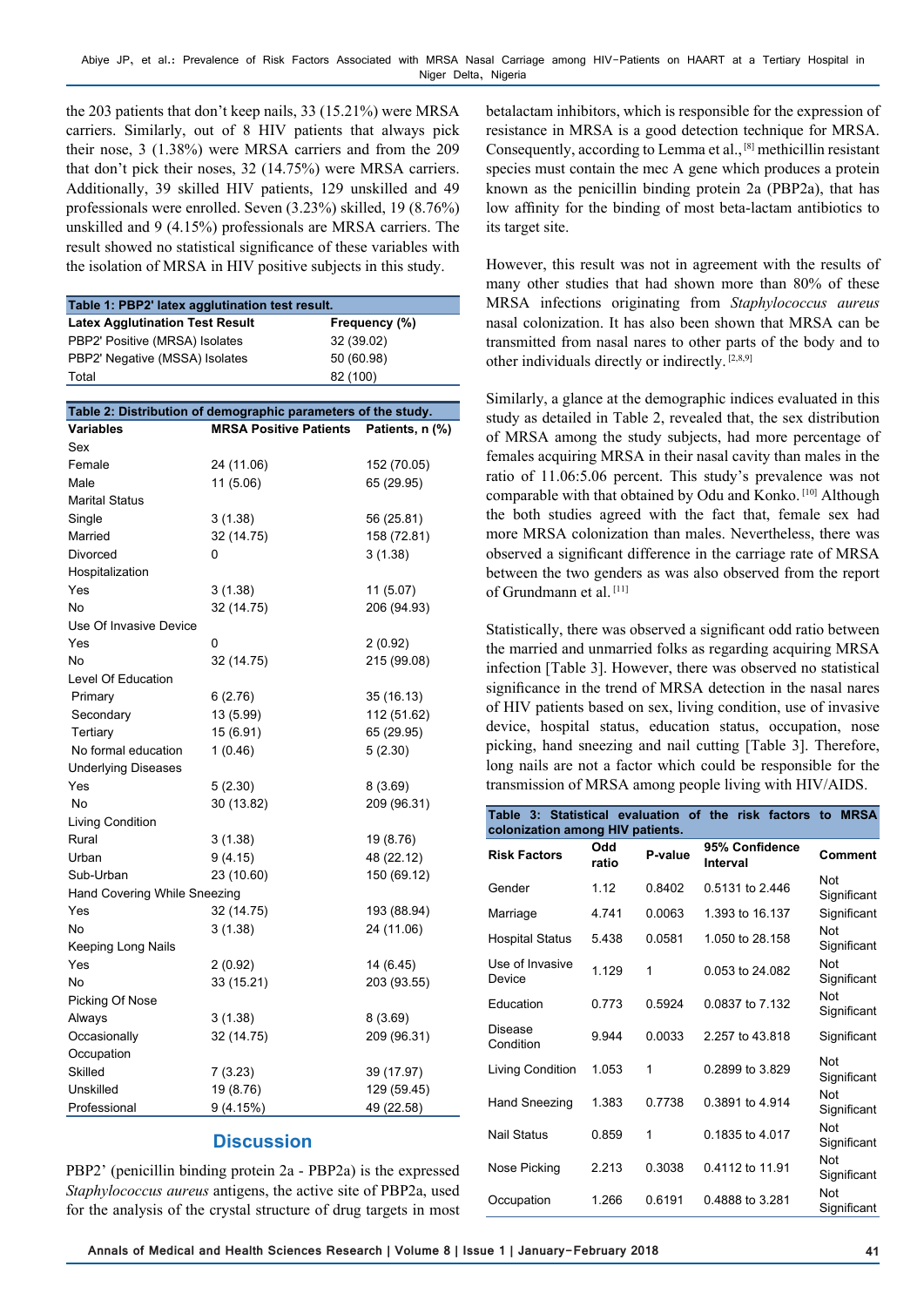Likewise, sneezing into ones hand could be advanced as a vehicle for the transmission of MRSA from one person to another, even though it was statistically not significant in this study. This could be achieved during handshakes with people, which can result in the transfer of the pathogen from one person to another. Worse still, it could be the case of a health worker, who may be transferring the sneezed pathogen from a seemingly healthy person to the very sick, aged, neonate, wounded, or immunosuppressed patient, as he/she comes in close contact with them.

On a precautionary note, even though this study observed no significance in the living conditions of patients with respect to MRSA colonization in subjects, it showed that 10.6% of subjects living in sub-urban environments had MRSA colonization of their nasal nares, which was more than the 4.14% MRSA nasal colonization observed among urban dwellers and the 1.38% observed for the rural dwellers who participated in this study. This could be due to overcrowding. Overcrowded rooms and homes are typical hallmark of most semi-urban slums and because of the influx of people to urban areas. [5,6] According to Aaron et al., [4] poverty is a major underlining factor behind the general impact of HIV/AIDS to the various sectors of human life. This is because, rural-urban drift induced stress on the accommodation needs of urban towns and sub-bubs. Therefore, residents of these overcrowded homes who do not have the financial strength to acquire build or rent a decent accommodation in the towns and cities where they have drifted to for greener pastures, resort to attach with friends and relatives who may also have had family until they are financially buoyant to do so. This kind of MRSA transmission/colonization could be worrisome as the persons involved may have inadequate resources to treat such infection and may continue the chain of transmission within the community.

With more persons living in a room, the rate of transmission will increase. Thus, people living in crowded urban/semi-urban slums, would have an increased likelihood of contracting MRSA compared to those living in well planned spacious environments. Likewise, for literacy; there is no increased likelihood of risk for persons living with HIV/AIDS depending on their degree of education. According to Aaron et al., [4] it is important for those living with HIV/AIDS to acquire appropriate knowledge to prevent underlining infections that may undermine their immune stability. Thus, MRSA detection in patients living with HIV/AIDS from this study had shown that it is not dependent on the level of education attained but basically ones attitude towards hygiene and general public health issues prevailing at the time may be predisposing factors.

Societal relationships based on family circles have been the main pillar of the society and the source of most public health challenges bedeviling most societies today. A quick review of the information deduced from the marital status data group, showed that, being married alone increases the probability of being an MRSA nasal carrier for people living with HIV/ AIDS as it appeared to be one of the predisposing factors to nasal carriage of MRSA among the studied population while divorcees showed no sign of nasal carriage of MRSA.

The above fact to a large extent could be thought provoking, as reasons proposed would tease the head and amuse the brain. Nevertheless, we would like to restrict our discussion to the interactions existing within the family fold. Firstly, knowing that the ecological niches of *Staphylococcus aureus* are the anterior nares, [2] this result may have arisen from the day to day romantic body fondling existing between married couples in the family, which may thus bring about transfer of microorganisms, like MRSA, from one body site to another. This type of transmission of MRSA through contact was reported by Seguin et al. and also from animal to man. Secondly, with marital love obligations and discussions a routine custom for this group of people, it is expected that they exhibit close contact at most times with each other and thus, talk, inhale and exhale almost directly opposite each other's nostrils, thereby creating a conducive environment that would encourage the transfer of the colonizing microorganisms from the mouth and nostrils of one person to another. Thirdly, the act of kissing during romantic engagements could also be another means of introducing microbes from the buccal cavity flora into the nasal cavity and could be a ready source of transmission of MRSA from one person to another.

# **Conclusion**

It was observed among many other demographic indices that, marriage and disease condition were statistically significant while, sneezing into one's hands, keeping long nails and unskilled manpower were not statistically significant risks factors for MRSA nasal colonization among people living with HIV/ AIDS. Therefore, adequate public enlightenment on the possible modes of transmission of MRSA in our society should be carried out by all public health stakeholders with much emphasis on the adoption of regular hand washing as a routine attitude. Good personal hygiene should be encouraged by all strata of leadership in the society to help reduce MRSA transmission.

# **Authors Contributions**

Study design and conception (JPA, NEG and AUU): Sample collection, processing and data collation (JPA): Oversight on all stages of the research (NEG and AM): All authors read and approved the final manuscript.

# **Conflict of Interest**

All authors disclose that there was no conflict of interest.

# **Acknowledgements**

We appreciate the understanding and assistance of Mr. Martins Nwankwo, Dr. G. N Wokem, and the staff of the HIV clinical research laboratory at the HIV clinic of the University of Port Harcourt teaching hospital.

# **References**

- 1. UNAIDS. Report on the global AIDS epidemic 2013. (2013).
- 2. Kluytmans J, Van Belkum A, Verbrugh H. Nasal carriage of Staphylococcus aureus:epidemiology, underlying mechanisms, and associated risks. Clinical Microbiology Review, 1997;10:505-520.
- 3. Enright MC, Robinson DA, Randle G, Feil EJ, Grundmann H, Spratt BG. The evolutionary history of methicillin-resistant Staphylococcus